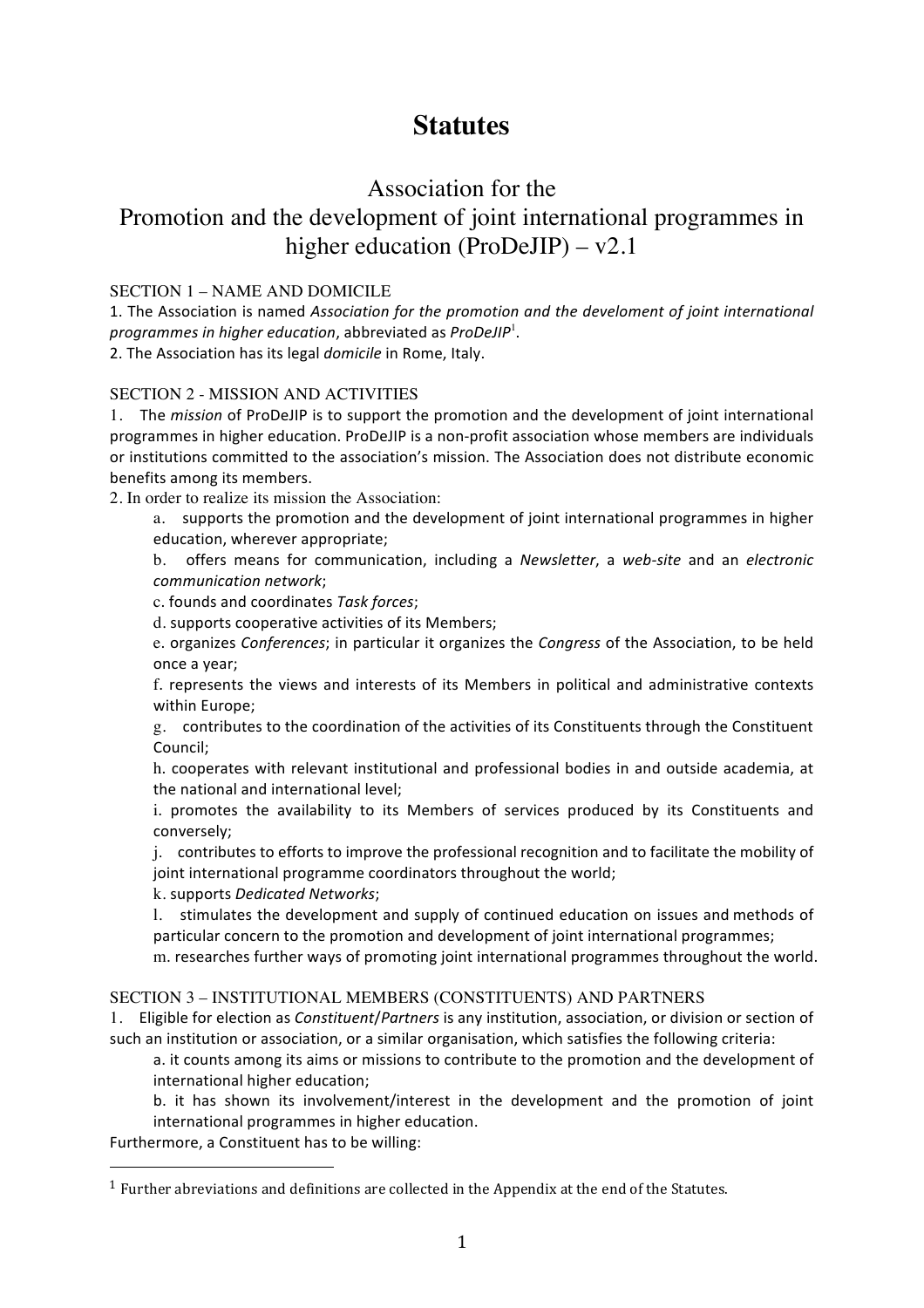- c. to supply certain services to the Association;
- d. to take part in the Constituent Council, through a nominated Representative.

### SECTION 4 – INDIVIDUAL MEMBERS

1. The Association has the following, mutually exclusive categories of individual members:

- a. Active members;
- b. Experts;
- c. Honorary members.
- 2. Eligible for election as *Active member* or *Expert* is any applicant, provided that she/he:

a. has a track record in promoting or developing joint international programmes in higher education;

b. is willing to contribute directly to the activities of the Association.

Furthermore, Experts have to provide proof of an endorsement by a Constituent.

3. Eligible for election as *Honorary member* is any individual who has contributed greatly to the promotion and the development of joint international programmes in higher education.

#### SECTION 5 - RIGHTS AND OBLIGATIONS OF MEMBERS

1. Constituents are elected by the Assembly according to the Procedure described in the Rules.

2. Individual members are admitted by the Executive Committee. The admittance takes place in accordance with the procedure described in the Rules.

3. Partners and constituents have the right to obtain selected services from the Association.

#### SECTION 6 - ASSEMBLY

1. The highest authority within the Association is held by the *General assembly*. The Assembly is presided over by the President.

2. The Assembly is composed of the individual members and the nominated representatives of the Constituents.

#### 3. The Assembly

a. decides on all issues of policy;

b. approves the annual report of activities prepared by the Executive committee and sets the budget;

- c. establishes the Rules;
- d. may change the Statutes;
- e. admits the Constituents of the Association;
- f. elects the members of the Executive Committee and the President of the Association;
- g. sets the rates of memberships fees and other subscriptions.

4. The Assembly convenes at a meeting, called the *General meeting*, which is held once a year. The General meeting takes place at the yearly Congress organized by the Association, unless the Assembly decides differently. The Executive Committee, any 25 Full members from at least 3 countries, or any 5 of the Representatives can decide to call an *Extraordinary meeting* of the Assembly.

5. Decision making in the Assembly.

a. Principle of double majority: except where noted explicitly, the individual members and Representatives shall be counted separately; if a proposal is not supported by a majority of both individual memebers and Representatives it is rejected.

b. Decisions on the Statutes are taken by a  $2/3$  majority of votes of both the individual members and the Representatives present.

6. The procedure of voting is described in the Rules.

#### SECTION 7 - EXECUTIVE COMMITTEE AND PRESIDENT

1. The *Executive Committee* has 7 members, including the President. The Committee may comprise both academics and administrative staff. As many different countries as possible will be represented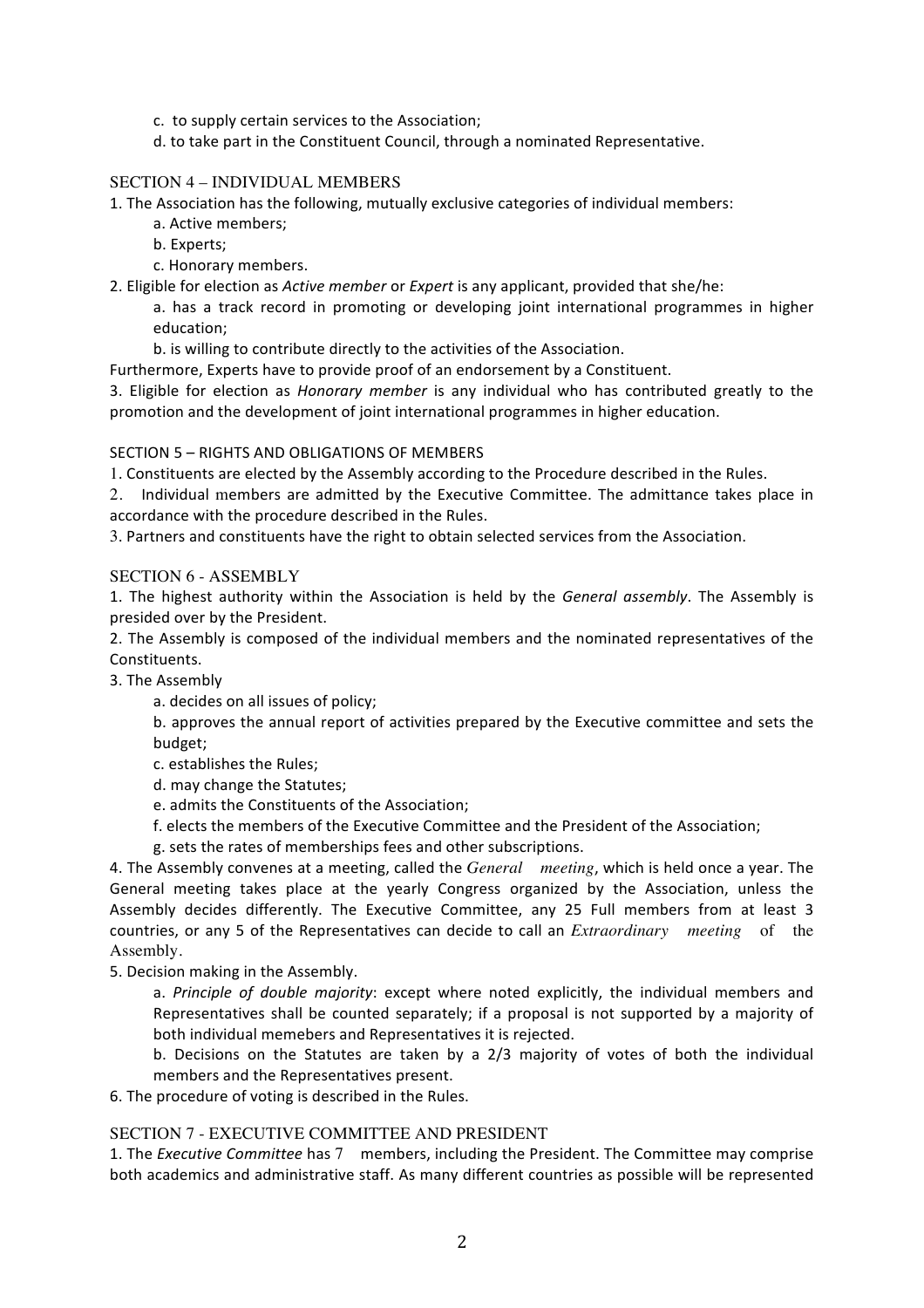in the Executive Committee.

2. Eligible for election as *President* is any Full member of the Association who has been nominated as candidate by the Executive Committee, or by 10 Full members or any 3 of the Representatives. The President is elected for a term of four years by the Assembly according to the procedure of election described in the Rules. However, no person can be President and/or member of the Executive Committee for a total period of more than six years and, if there is a contradiction with article 3, a different decision should be made.

3. Eligible for election as other member of the Executive Committee is any Full Member of the Association who has been nominated as candidate by any single Representative or by any 5 Full Members. The members of Executive Committee are elected for a term of four years by the Assembly according to the procedure described in the Rules. At every General meeting between two and four members of the Committee shall retire. Retirement takes place in accordance with a scheme presented by the Executive Committee and approved by the Assembly at every General meeting. 

4. The Executive Committee shall decide the offices of *Secretary* and *Treasurer* as well as any other offices.

5. The Executive Committee shall:

a. execute the decisions taken by the Assembly and submit proposals to it;

b. at each General Meeting, present a general report on the past year and propose a plan of activities for the following year;

c. conduct the general business of the Association:

d. supervise the expenditure of moneys in accordance with the budget of the Association:

e. inform the members on the activities of Task Forces and Dedicated Networks, as well as on all other relevant issues;

f. represent the Association to public authorities, institutions and other associations, in accordance with the general policies set by the Assembly;

g. take all appropriate actions in order to achieve the objectives of the Association, in accordance with the general policies set by the Assembly.

6. The Executive Committee convenes at least two times a year.

SECTION 8 - CONSTITUENT COUNCIL

1. The *Constituent Council* is composed of the nominated representatives of the Constituents.

2. The Constituent Council shall convene at least once a year for:

a. exchange of information between the Constituents;

b. mutual consultation;

c. providing advice to the Executive Committee on any matter it may judge relevant for the Association. 

3. The meetings of the Constituent Council shall be chaired by the President or by any other member of the Executive Committee appointed by the President.

#### SECTION 9 - TASK FORCES

1. In order to achieve the objectives of the Association the Assembly and the Executive Committee may delegate tasks to *Task Forces*. 

2. Task Forces receive their task assignment for a limited time of maximum 2 years.

3. Task Forces shall keep regular contact with the Executive Committee.

#### SECTION 10 - DEDICATED NETWORKS

1. Dedicated Networks are autonomously operating groups of Constituents, and/or Members, created on their own initiative, that produce services for Members.

2. Dedicated Networks shall maintain regular contact with the Executive Committee.

SECTION 11 - SECRETARIAT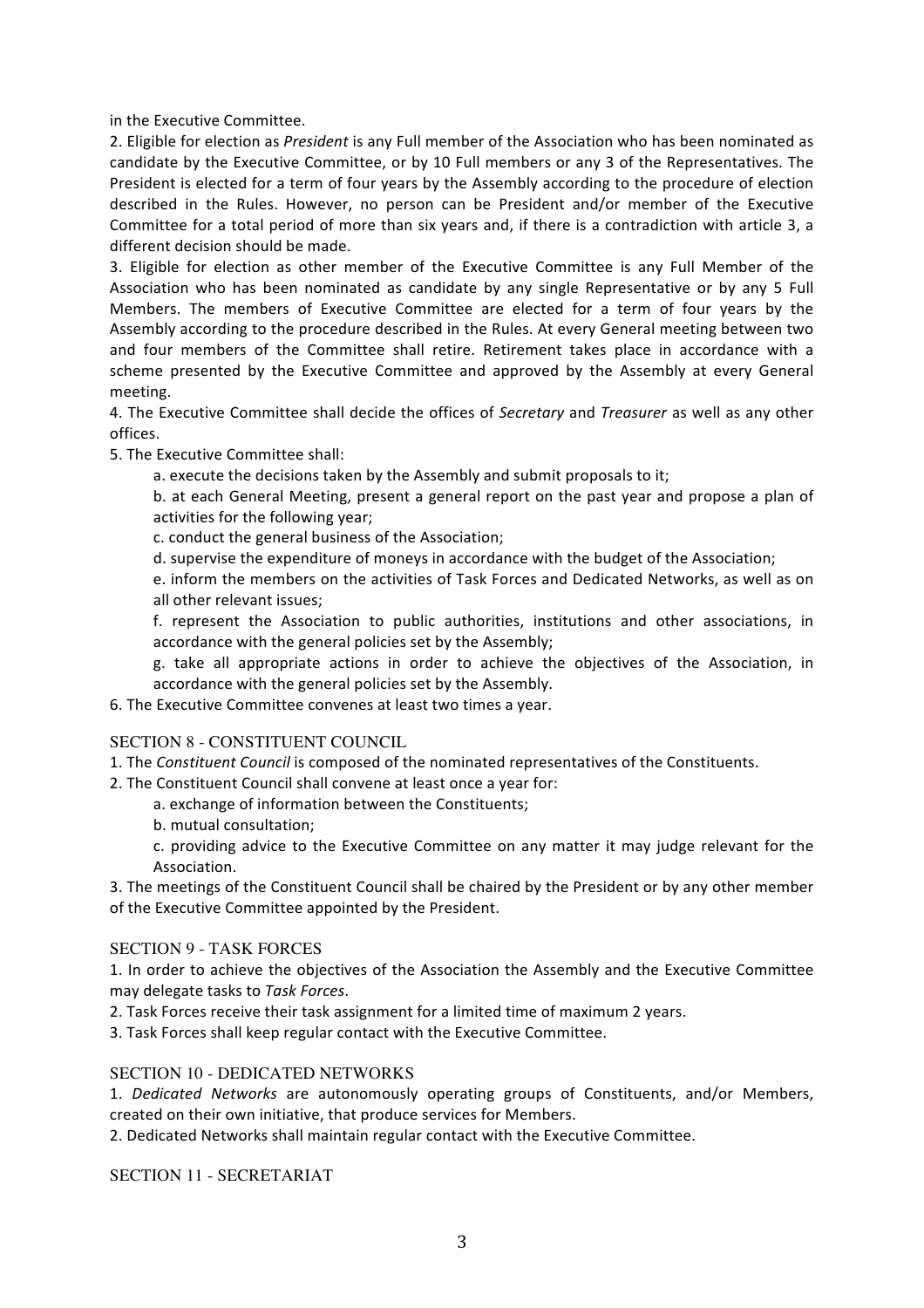1. The Secretariat collects, orders, maintains and distributes information that is relevant for the Association. 

2. The Secretariat supports the ongoing activities of the Association.

3. The Secretariat shall report on a regular basis to the Executive Committee. The Executive Committee has the ultimate responsibility for the Secretariat.

#### SECTION 12 – FINANCIAL RESOURCES

1. The financial resources of the Association will derive from:

a. membership fees of its members and constituents;

- b. donations and legacies;
- c. counselling and training activities;
- d. the conferences;
- e. subsidies:
- f. interests;
- g. other incomes.

2. The Constituent Council and Dedicated Networks are self-supporting: the Association carries no responsibility for their finances.

3. The administration of the Association's finances is carried out by a *Treasurer*, under the responsibility of the Executive Committee.

#### SECTION 13 - SERVICE PROVIDERS

The Association may rely on the support of external service providers. The relations between the Association and these entities will be detailed in a specific agreement prepared by the Executive committee.

#### HISTORY AND TRANSITORY REGULATIONS

A first version of these Statutes was first accepted by the Founding Assembly during its meeting in Bordeaux, France on July  $12^{th}$ , 2013. On that occasion were considered to be members all those meeting the requirements set out in Section 4, on the basis of a personal written declaration, which had been submitted to the EM-iDEA Secretariat. The Steering committee of the EM-iDEA project had authority on the assessment of the declaration submitted. The members thus elected formed the Assembly in its first configuration and had the right to vote or to be represented at the Assembly. No fees were requested. The EM-iDEA Secretariat also received intention letters from a number of institutions interested in becoming members.

Candidates to the Executive committee had been invited to submit their applications to the EM-iDEA secretariat by July  $1^{st}$ , 2013 and were elected by the Founding Assembly. The Executive Committee has been running the Association's business since its election.

The present version of the Statutes is the result of an overall simplification of the first version, following comments made over time by the members of the Association. Its terms have been accepted at the General Assembly held in Rome on June  $24<sup>th</sup>$ , 2015.

#### APPENDIX: ABREVIATIONS AND DEFINITIONS

In these Statutes we use the following abreviations and definitions:

(i) Association stands for the Association for the promotion and the development of joint international programmes in higher education (introduced in Section 1, Art. 1); the Association will also be designated by the acronym ProDeJIP;

(ii) Assembly stands for the General assembly mentioned in Section 6, Art. 1;

(iii) *Congress* stands for the conference organized every year and which hosts the Assembly, see Section 2, Art. 2.e and Section 6, Art. 4.

(iv) Constituents are introduced in Section 3;

(v) The *Constituent Council* is introduced in Section 8;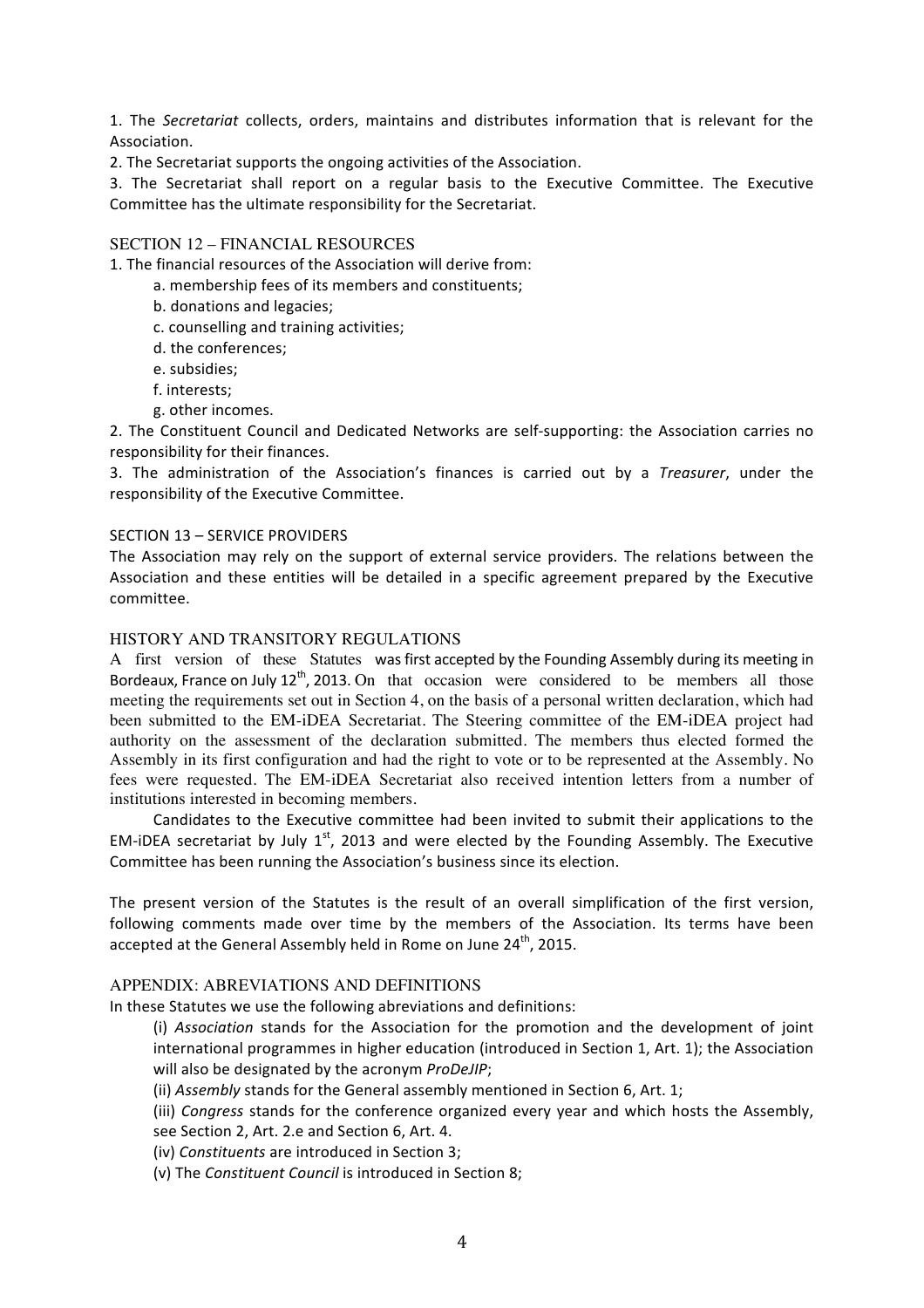(vi) *JIP* stands for joint international programme;

(vii) Members stands for all members defined in Section 4;

(viii) *Representatives* stands for the nominated representatives of Constituents as in Sections 3; 

(ix) *Rules* stands for the rules attached to and following these Statutes;

# **Rules**

# Association for the Promotion and the development of joint international programmes in higher education (ProDeJIP)-v2.1

#### SECTION 1 - LANGUAGE

Any European *language* may be used within the Association. The language used by the General Assembly, the Executive Committee, the Constituent Council, and the Task Forces is English. The founding texts and reports required to run the Association, will be written in English and will be translated from English into any other language as and when required.

#### SECTION 2 - REGISTRATION, ELECTION AND NOTIFICATION

1. Constituents and Partners

a. The application for being a Constituent or Partner shall be made at least 7 days before the next meeting of the Assembly. Candidates have to submit:

- a description of their name, domicile, aim, and activities, preferably accompanied by a copy of their statutes;

- a statement of endorsement of the ProDeJIP statutes;

- a list of services that will be made accessible to ProDeJIP Members.

b. Constituents and Partners can be elected in any meeting of the Assembly.

c. Constituents and Partners shall be notified about their election, and subsequently be invoiced. 

d. Constituents will be asked to nominate Representatives and may endorse up to five individual members according to their own policy (see below).

2. Members

a. The application for membership as Active member or Expert shall be made in writing. Applicants shall provide the following:

- name, postal address and electronic address;

- citizenship;

- positions/activities in the field of promotion and development of joint international programmes;

- a statement of endorsement of the Statutes;

- for Active members and Experts only: a list of activities that the applicant will engage in if elected

- Experts also have to provide a letter giving proof that they are endorsed by a Constituent.

b. Members and in particular Honorary members can be admitted in any meeting of the Executive Committee. 

c. the Executive Committee shall inform the Assembly as well as the Members on the admittance of new members by a publication of names in the Newsletter.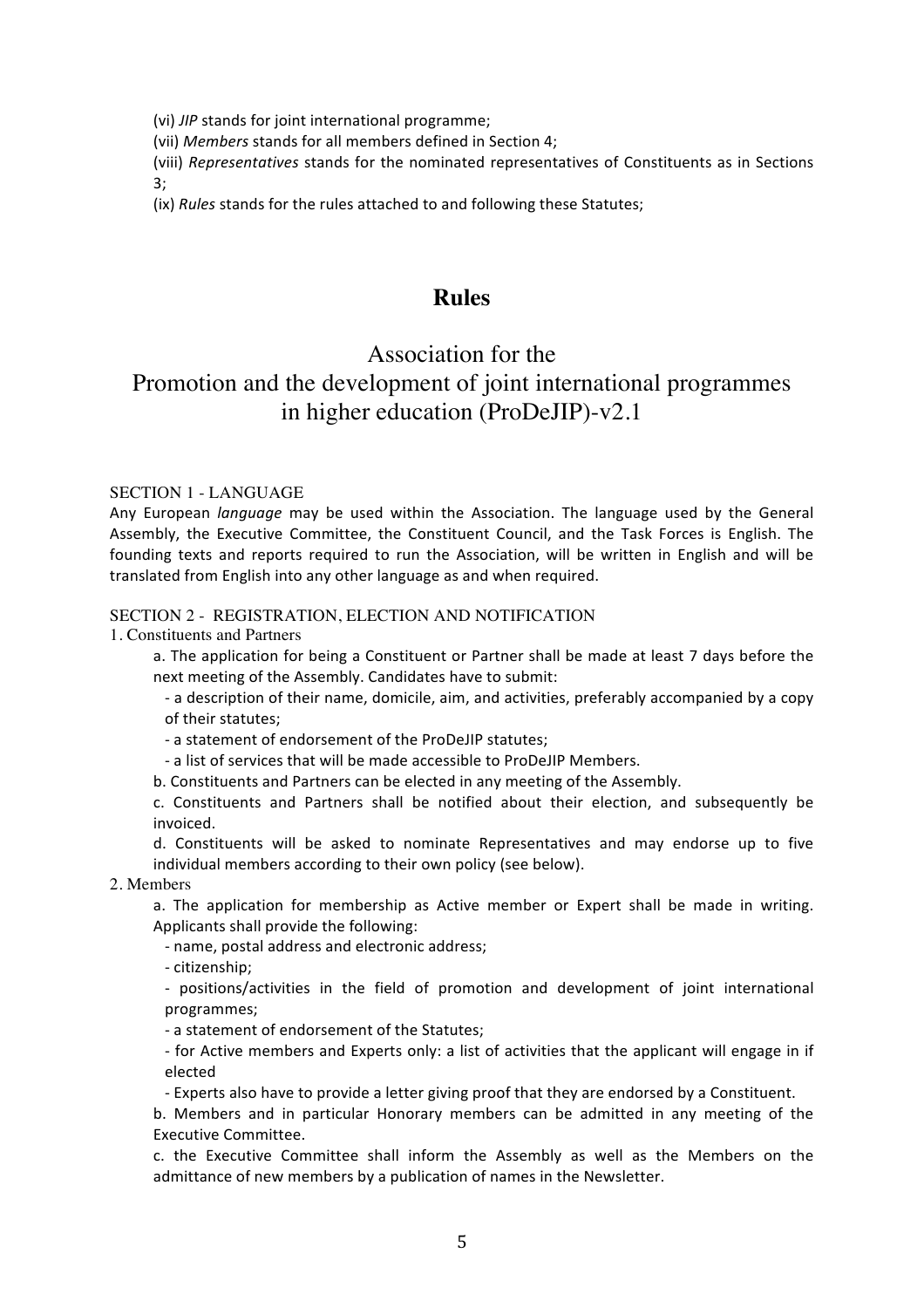#### SECTION 3 - TERMINATION OF MEMBERSHIP

1. Membership may terminate: upon written request of the member; upon death of the member; upon non-payment of the subscription; by expulsion. Decisions to terminate membership are taken by the Executive Committee. In the case of expulsion, the Member has the right to appeal about the decision (see below). The Executive Committee can terminate the membership of the Active members, Experts and Honorary Members:

a. before the end of the year, in case of written request by the Member;

b. immediately, in case of death of the Member;

c. by July 1st of the current year, in case of non-payment of fees.

2. The membership of Constituents terminates: upon written request from the Constituent; upon non-payment of the subscription during two consecutive years; by expulsion.

3. Experts endorsed by a Constituent, which leave the Association and who do not wish to become Active members may be excluded from the Association by the Executive Committee.

4. Expulsion of a Member

a. Expulsion can take place on the initiative of the Executive Committee or by at least five Members of the Association, who can ask the Executive Committee to make a proposal for the Expulsion of a Member.

b. Grounds for expulsion can be: not meeting the criteria for being a Member, violation of Statutes or Rules, any behaviour that has caused damage to the Association or that runs counter to the Association's interests.

c. Notification of expulsion takes place in writing to the Member. The act of expulsion shall be mentioned in the Newsletter.

d. The Member in question has the right:

i) to defend him/herself before the decision takes place in the Executive Committee, and

ii) to complain about the decision to the Assembly, who in that case makes the final decision.

3. Expulsion of a Constituent

a. Expulsion can only take place on the basis of a proposal by the Executive Committee to the Assembly. The proposal shall contain the grounds for expulsion as well as the defense by the Constituent, as established in a hearing.

b. Any five or more Members or Representatives of the Association can ask the Executive committee to make a proposal for the Expulsion of a Constituent.

c. Grounds for expulsion can be: unpaid membership fees, not meeting the criteria for being a Constituent, violation of Statutes or Rules, any behaviour that has caused damage to the Association or that runs counter to the Association's interests.

d. Notification of expulsion takes place in writing to the Constituent. The act of expulsion shall be mentioned in the Newsletter.

#### SECTION 4 - NOMINATION OF REPRESENTATIVES

Each Constituent has the right to appoint a single Representative for a period of not more than four years:

a. Constituents shall inform the Executive Committee of the nomination of Representatives and other possible liaison persons at the time of application.

b. The Constituent shall confirm the nomination of Representatives by an official letter sent to the Executive Committee. A Representative may also prove his/her nomination by showing a proxy before the Assembly or Constituents meetings. The nomination is valid for 4 years maximum, but may be renewed. A new Representative may be nominated at any time.

c. A Representative cannot be member of the Executive Committee.

#### SECTION 5 - MEETINGS OF THE ASSEMBLY

1. Announcement and agenda

a. The General Assembly meeting takes place during the annual Conference and shall be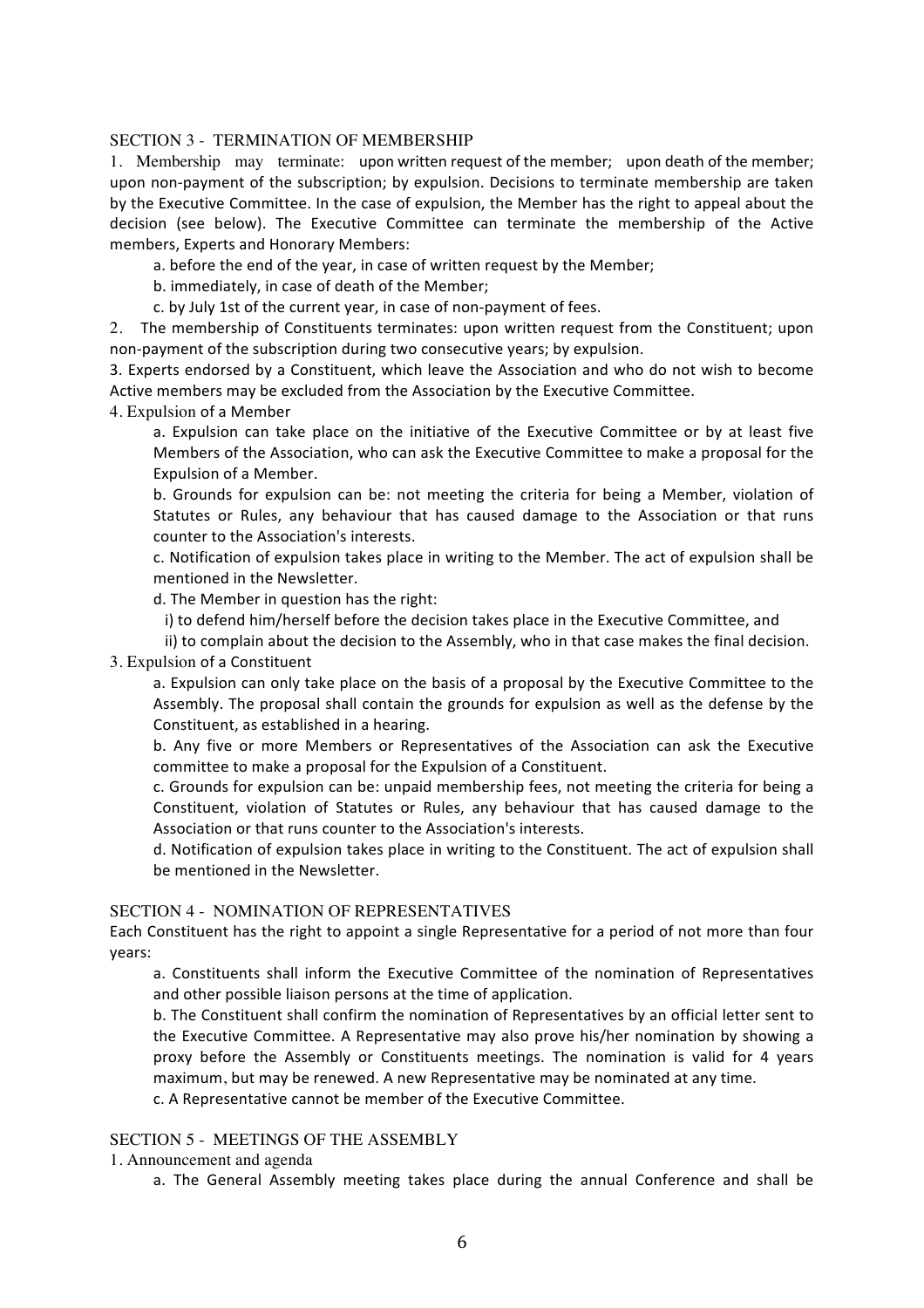announced in the Conference programme. Extraordinary Meetings shall be announced with 30 days notice.

b. Items and motions for the agenda shall be sent to the President at least 7 days before the meeting. 

c. The agenda shall be sent out at least 7 days before the meeting.

d. Decisions can only be taken about items mentioned on the agenda.

2. Voting

a. The right to vote can only be exercised when fees are paid. The fee shall be paid not later than the day of the meeting.

b. In order to take votes at least 25 Active Members and one-third of the Representatives have to be present or represented. If this number is not met another (Extraordinary) Meeting has to be called, at which meeting decisions can be taken without any restrictions.

c. Voting by proxy is allowed by written authorization of the Member or Representative who is absent, indicating the item on the agenda to which the vote pertains. The authorization shall be shown to the President before the voting takes place.

d. A Member or Representative cannot take proxy votes from more than two other Members or Representatives.

e. As a general rule, the Assembly shall vote during the General meeting or the Extraordinary meeting by show of hands, unless a poll (written voting) is demanded by any member or representative present. On a show of hands or poll, every Full member and Representative present in person or in proxy, and on a postal ballot every Full member and Representative has one vote.

f. The election of the President and of the Executive Committee members shall always be by poll. 

g. A postal ballot may be demanded on grounds of urgency, a need for further preparation, or a limited quorum by the President or any 25 Full members, from at least 3 countries or any 5 of the nominated Representatives. A postal ballot shall take place within 60 days after it is decided on, or at a time set by the Assembly.

3. Approving minutes by the Minutes examiners

a. At the beginning of the meeting, the Assembly designates two persons to check and approve the meeting minutes after the meeting (*Minutes examiners*). Whenever possible, one of these persons shall be selected among the full members attending the meeting and one of the persons shall be selected among the Constituent representatives attending the meeting.

b. The Assembly meeting minutes shall be submitted to the Minutes examiners by the Executive Committee within two weeks after the meeting. The examiners have two weeks time to make the changes they deem necessary in the minutes and approve the final version.

c. The minutes are officially approved when the examiners and the President have approved them.

SECTION 6 - ELECTION OF PRESIDENT AND EXECUTIVE COMMITTEE

1. President

a. Candidates shall be proposed to the Executive Committee 30 days before the Meeting.

b. Each Full Member and each Representative shall vote for one candidate. Next, the proportion of votes per candidate shall be ascertained for both categories. A candidate who obtains most votes in both categories will be elected. In case of a tie the procedure shall be repeated. If still no candidate is elected a third round is organized. The candidate who receives the highest proportion of votes from Members and Representatives together is elected.

c. If the president resigns before the next Assembly meeting, the Executive Committee shall nominate one of the members of the Executive committee as a new president, who holds the position only till the next Assembly meeting takes place.

2. Executive Committee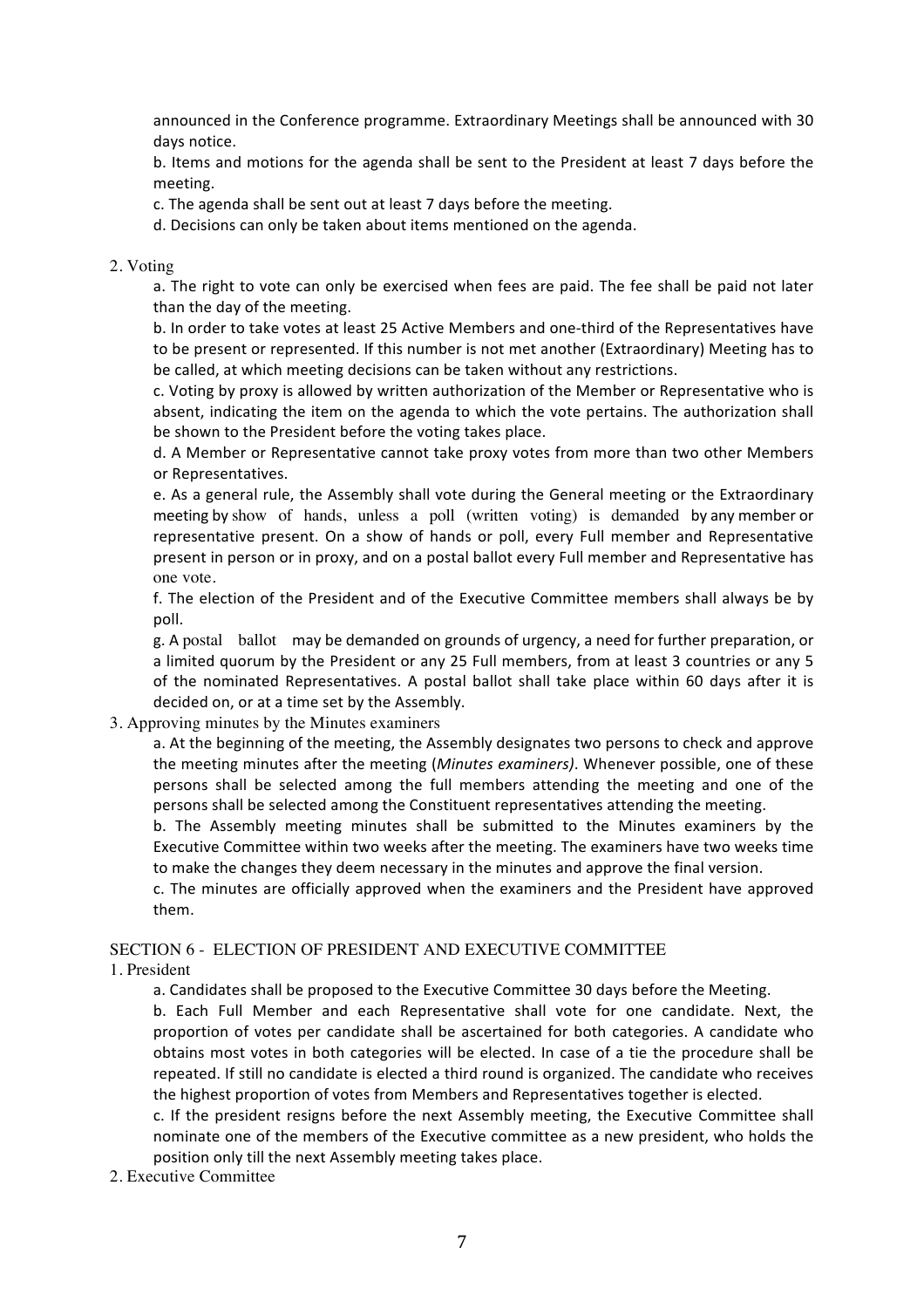a. Candidates shall be proposed to the Executive Committee 30 days before the Meeting.

b. Each Full Member and each Representative shall vote for as many places as are vacant. Next, the proportions of votes per candidate shall be ascertained for both categories. The candidates with most votes in both categories will be elected. Persons who are elected in the first round are not permitted to participate in the second round. In case of a tie the procedure will be repeated. If still no candidate is elected a third round is organized. The candidate who receives the highest proportion of votes from Members and Representatives together is elected

c. The Executive Committee may present a list of candidates for the new Executive Committee members. In this case the Assembly decides by vote whether to accept the list. The list shall get the majority of votes in both categories (members and representatives). If this does not happen, a second round is organised by using the procedure described in point b.

d. In the event of the President or any other member of the Executive Committee resigning before the end of the four-year term, he/she will be replaced for the remainder of the term. If a member of the Executive Committee resigns before the next Assembly meeting, the candidate who had obtained the best score among the non Executive Members shall be elected as a new member of the Executive committee. The election will be valid only until the next Assembly meeting. The same procedure takes places when the President resigns and the Executive Committee shall be completed.

e. The Assembly can decide that one member of the Executive Committee is a co-opt member, who is elected by the Executive Committee. The co-opt member nomination is in force for the period of one year maximum and always terminates by the next General assembly meeting.

f. In the Assembly a *motion* can be made by any 10 of the Full members or any 4 of the Representatives about the dismissal of the President or any individual member of the Executive Committee. The notice of the motion shall be sent to the Executive Committee up to 45 days before the next meeting.

3. The Executive Committee votes by simple majority of votes of those present. In the event of a tie the President's vote is decisive.

#### SECTION 7 - SUBSCRIPTIONS

1. The *annual rates of subscription* for Constituents and Full Members shall be established by the General Assembly. Endorsed, Associate and Honorary members are not required to pay any subscription.

2. The General Assembly can decide on reduced subscription rates for persons and constituents from low budget countries.

3. Modifications of subscription rates cannot become effective before the next year. They shall be made public in the first Newsletter after the meeting of the Assembly in which the modifications were made.

2. Subscriptions rates shall be paid to the Treasurer of the Association.

2.1. Constituents. Invoices shall be sent during the first quarter of each year. Payment shall be made before July  $1<sup>st</sup>$  of the year of subscription.

2.2 Members 

a. The ProDeJIP annual Congress fee includes the yearly subscription for the Full and Associate members. The Executive Committee shall make a contract of the procedure of payments with the Congress organiser. The Congress participant shall register his/her membership by sending ProDeJIP administrative secretary the membership application form in the case he/she has not been ProDeJIP member during the preceding year.

b. In case a member does not participate in the Congress or he/she has not paid the Congress fee, the subscription can also be paid separately.

c. The membership services are ensured for a period of one year for every yearly subscription paid.